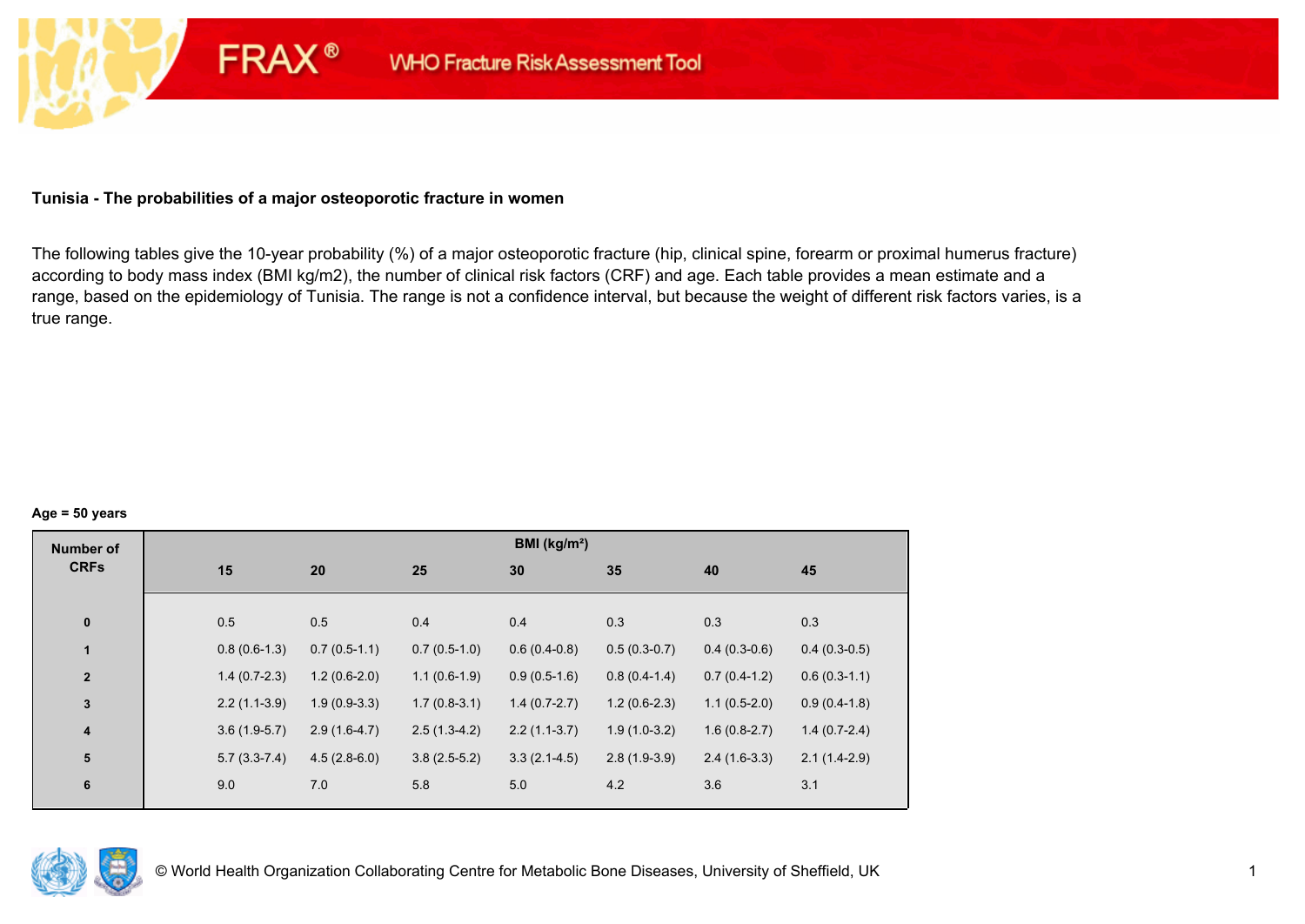# **Age = 55 years**

**FRAX®** 

| <b>Number of</b>        |                |                |                | BMI ( $kg/m2$ ) |                |                |                |
|-------------------------|----------------|----------------|----------------|-----------------|----------------|----------------|----------------|
| <b>CRFs</b>             | 15             | 20             | 25             | 30              | 35             | 40             | 45             |
| $\mathbf 0$             | 0.7            | 0.6            | 0.6            | 0.5             | 0.4            | 0.4            | 0.3            |
| 1                       | $1.1(0.8-1.6)$ | $1.0(0.7-1.4)$ | $0.9(0.6-1.2)$ | $0.8(0.5-1.0)$  | $0.7(0.4-0.9)$ | $0.6(0.4-0.8)$ | $0.5(0.3-0.7)$ |
| $\overline{2}$          | $1.8(1.0-2.9)$ | $1.5(0.8-2.5)$ | $1.4(0.7-2.3)$ | $1.2(0.6-2.0)$  | $1.0(0.5-1.7)$ | $0.9(0.5-1.5)$ | $0.8(0.4-1.3)$ |
| $\mathbf 3$             | $2.9(1.6-4.8)$ | $2.4(1.2-4.2)$ | $2.1(1.0-3.8)$ | $1.8(0.9-3.3)$  | $1.6(0.8-2.9)$ | $1.3(0.7-2.5)$ | $1.2(0.6-2.1)$ |
| $\overline{\mathbf{4}}$ | $4.7(2.6-7.2)$ | $3.8(2.2-6.0)$ | $3.2(1.8-5.3)$ | $2.8(1.5-4.6)$  | $2.4(1.3-3.9)$ | $2.0(1.1-3.4)$ | $1.8(0.9-2.9)$ |
| ${\bf 5}$               | $7.4(4.5-9.5)$ | $5.8(3.7-7.6)$ | $4.9(3.2-6.6)$ | $4.2(2.8-5.6)$  | $3.6(2.4-4.8)$ | $3.1(2.1-4.2)$ | $2.6(1.8-3.6)$ |
| 6                       | 12             | 8.9            | 7.4            | 6.3             | 5.3            | 4.5            | 3.9            |

#### **Age = 60 years**

| <b>Number of</b> |                |                  |                | BMI ( $kg/m2$ ) |                |                |                |
|------------------|----------------|------------------|----------------|-----------------|----------------|----------------|----------------|
| <b>CRFs</b>      | 15             | 20               | 25             | 30              | 35             | 40             | 45             |
|                  |                |                  |                |                 |                |                |                |
| $\pmb{0}$        | 1.0            | 0.8              | 0.8            | 0.7             | 0.6            | 0.5            | 0.4            |
| $\mathbf{1}$     | $1.5(1.1-2.2)$ | $1.3(0.9-1.8)$   | $1.2(0.8-1.6)$ | $1.0(0.7-1.4)$  | $0.9(0.6-1.2)$ | $0.8(0.5-1.0)$ | $0.7(0.5-0.9)$ |
| $\mathbf{2}$     | $2.5(1.5-3.8)$ | $2.1(1.2-3.3)$   | $1.9(1.0-3.1)$ | $1.6(0.9-2.7)$  | $1.4(0.8-2.3)$ | $1.2(0.6-2.0)$ | $1.0(0.6-1.7)$ |
| 3                | $3.9(2.3-6.1)$ | $3.3(1.8-5.4)$   | $2.9(1.5-5.0)$ | $2.4(1.3-4.3)$  | $2.1(1.1-3.7)$ | $1.8(0.9-3.2)$ | $1.5(0.8-2.7)$ |
| 4                | $6.1(3.6-9.1)$ | $5.0(3.1 - 7.8)$ | $4.4(2.6-7.0)$ | $3.7(2.1-6.0)$  | $3.1(1.8-5.1)$ | $2.7(1.5-4.4)$ | $2.3(1.3-3.8)$ |
| 5                | $9.4(6.0-12)$  | $7.7(5.1-10)$    | $6.6(4.5-8.7)$ | $5.5(3.8-7.4)$  | $4.7(3.2-6.4)$ | $4.0(2.7-5.4)$ | $3.4(2.3-4.6)$ |
| $\bf 6$          | 14             | 12               | 9.7            | 8.2             | 6.9            | 5.9            | 5.0            |

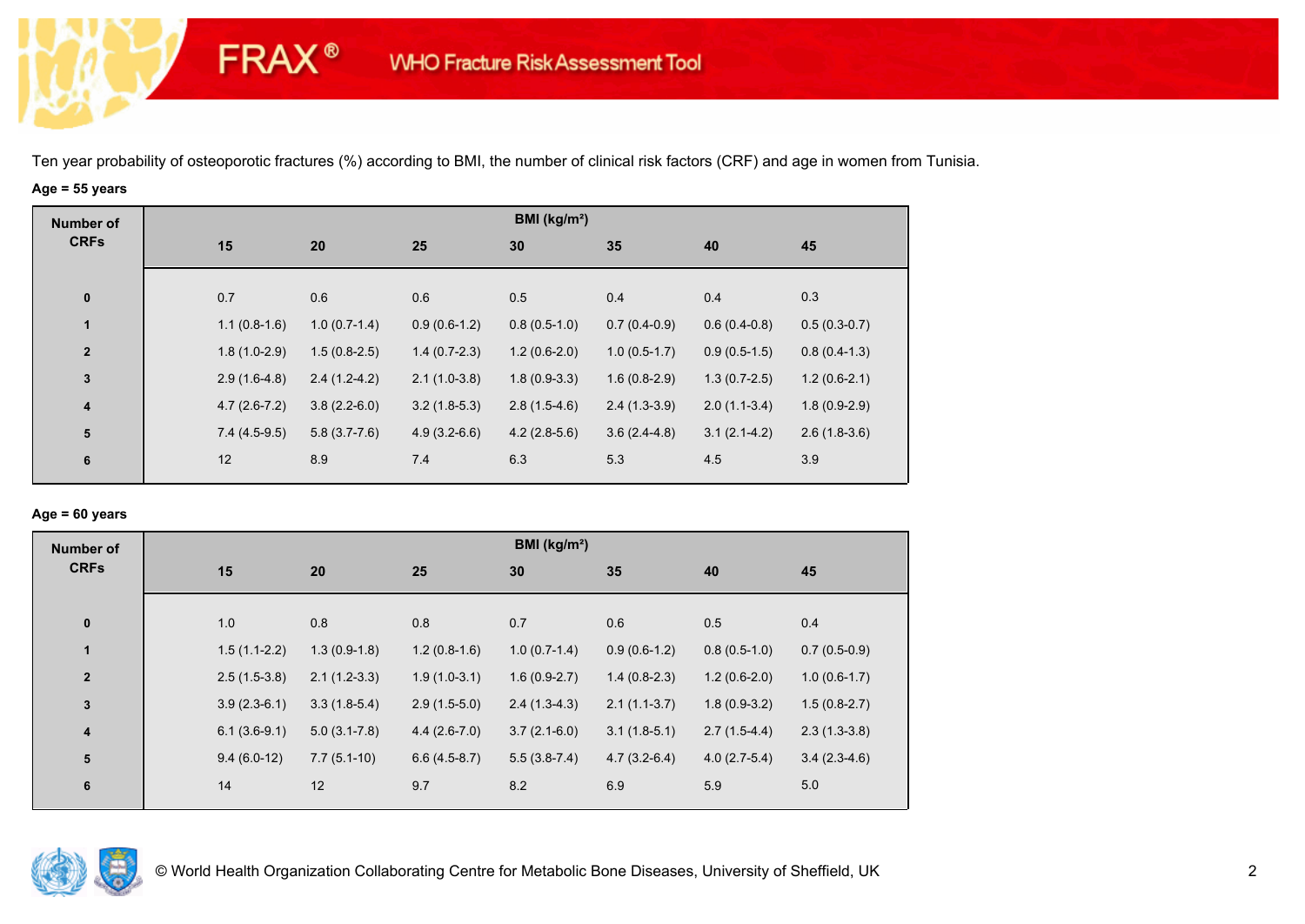# **Age = 65 years**

**FRAX®** 

| <b>Number of</b>        |                |                |                | BMI ( $kg/m2$ ) |                |                |                |
|-------------------------|----------------|----------------|----------------|-----------------|----------------|----------------|----------------|
| <b>CRFs</b>             | 15             | 20             | 25             | 30              | 35             | 40             | 45             |
| $\mathbf 0$             | 1.2            | 1.1            | 1.0            | 0.8             | 0.7            | 0.6            | 0.5            |
| 1                       | $1.9(1.3-2.6)$ | $1.7(1.2-2.3)$ | $1.5(1.1-2.0)$ | $1.3(0.9-1.7)$  | $1.1(0.8-1.5)$ | $0.9(0.6-1.2)$ | $0.8(0.5-1.1)$ |
| $\overline{2}$          | $2.9(1.9-4.3)$ | $2.6(1.6-3.9)$ | $2.3(1.4-3.7)$ | $2.0(1.1-3.2)$  | $1.7(1.0-2.7)$ | $1.4(0.8-2.4)$ | $1.2(0.7-2.0)$ |
| $\mathbf{3}$            | $4.5(2.9-6.6)$ | $3.9(2.4-6.1)$ | $3.6(2.0-5.9)$ | $3.0(1.7-5.0)$  | $2.5(1.4-4.2)$ | $2.1(1.2-3.6)$ | $1.8(1.0-3.1)$ |
| $\overline{\mathbf{4}}$ | $6.8(4.5-9.9)$ | $5.9(3.9-8.9)$ | $5.3(3.3-8.3)$ | $4.5(2.7-7.0)$  | $3.7(2.2-5.9)$ | $3.1(1.9-5.0)$ | $2.7(1.5-4.3)$ |
| 5                       | $10(6.9-13)$   | $8.9(6.1-12)$  | $7.9(5.6-10)$  | $6.6(4.6-8.8)$  | $5.5(3.9-7.5)$ | $4.6(3.3-6.3)$ | $3.9(2.7-5.3)$ |
| 6                       | 15             | 13             | 11             | 9.5             | 8.0            | 6.7            | 5.6            |

## **Age = 70 years**

| <b>Number of</b>        |                |                |                | BMI ( $kg/m2$ ) |                |                |                |
|-------------------------|----------------|----------------|----------------|-----------------|----------------|----------------|----------------|
| <b>CRFs</b>             | 15             | 20             | 25             | 30              | 35             | 40             | 45             |
| $\pmb{0}$               | 1.3            | 1.2            | 1.2            | 1.0             | 0.8            | 0.7            | 0.6            |
| $\mathbf{1}$            | $2.0(1.4-2.6)$ | $1.8(1.3-2.4)$ | $1.7(1.2-2.3)$ | $1.4(1.0-1.9)$  | $1.2(0.8-1.6)$ | $1.0(0.7-1.3)$ | $0.8(0.6-1.1)$ |
| $\overline{2}$          | $3.1(1.9-4.8)$ | $2.8(1.7-4.2)$ | $2.6(1.6-3.8)$ | $2.1(1.3-3.2)$  | $1.8(1.1-2.6)$ | $1.5(0.9-2.2)$ | $1.2(0.7-1.8)$ |
| 3                       | $4.8(2.8-7.6)$ | $4.3(2.6-6.5)$ | $3.9(2.4-5.9)$ | $3.2(2.0-4.8)$  | $2.6(1.6-4.0)$ | $2.1(1.3-3.3)$ | $1.8(1.1-2.7)$ |
| $\overline{\mathbf{4}}$ | $7.5(4.6-11)$  | $6.6(4.1-9.9)$ | $5.8(3.7-8.8)$ | $4.7(3.0-7.2)$  | $3.8(2.4-5.9)$ | $3.1(2.0-4.8)$ | $2.6(1.6-3.9)$ |
| 5                       | $11(8.9-15)$   | $10(7.8-13)$   | $8.8(6.8-12)$  | $7.1(5.4-9.6)$  | $5.7(4.3-7.8)$ | $4.6(3.5-6.3)$ | $3.7(2.8-5.2)$ |
| 6                       | 17             | 15             | 13             | 11              | 8.5            | 6.8            | 5.5            |

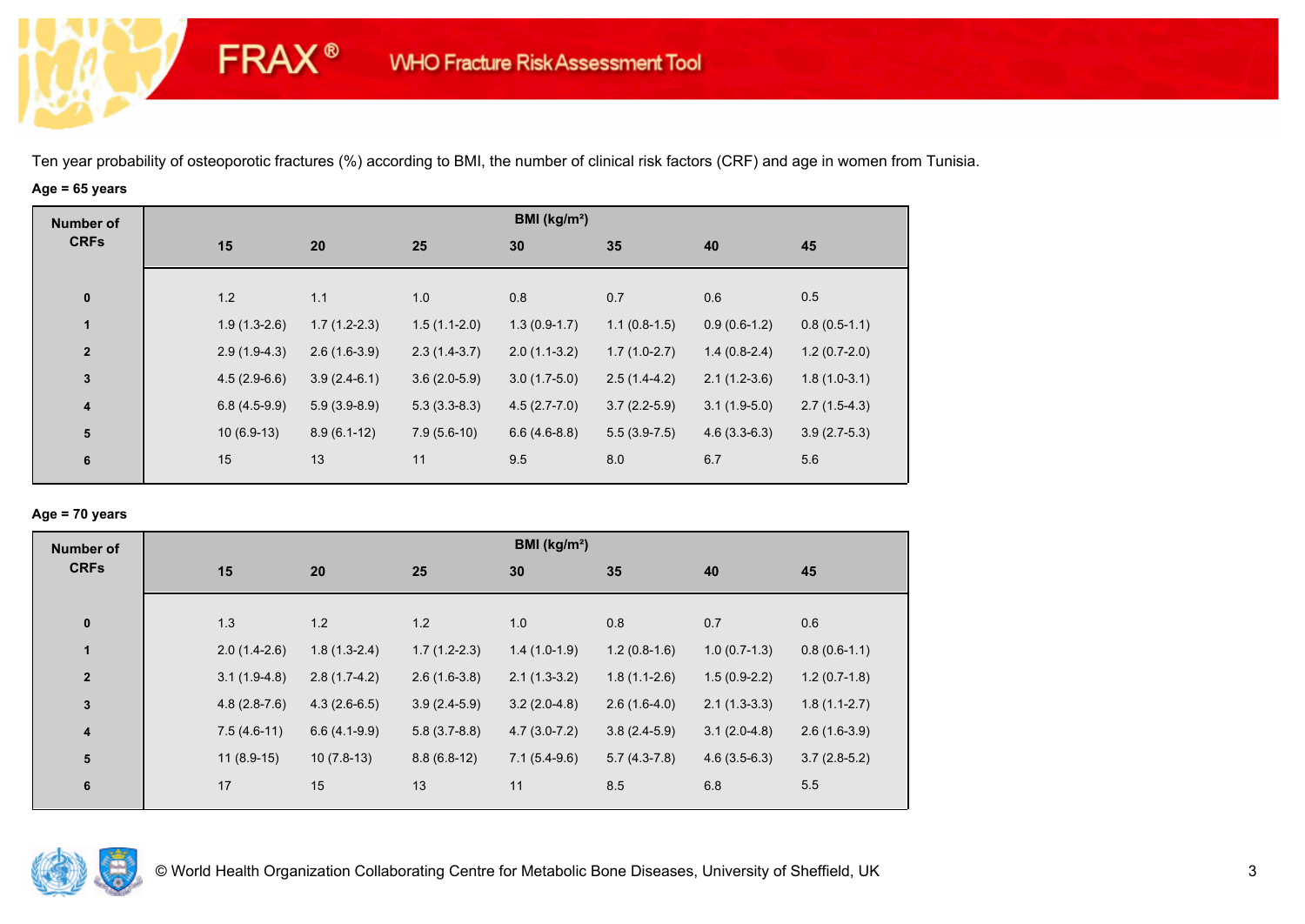# **Age = 75 years**

**FRAX®** 

| <b>Number of</b>        |                |                |                | BMI (kg/m <sup>2</sup> ) |                |                |                |
|-------------------------|----------------|----------------|----------------|--------------------------|----------------|----------------|----------------|
| <b>CRFs</b>             | 15             | 20             | 25             | 30                       | 35             | 40             | 45             |
|                         |                |                |                |                          |                |                |                |
| $\pmb{0}$               | 1.3            | 1.3            | 1.3            | 1.1                      | 0.9            | 0.8            | 0.6            |
| $\mathbf{1}$            | $2.1(1.3-3.3)$ | $2.0(1.3-2.9)$ | $2.0(1.3-2.5)$ | $1.6(1.1-2.0)$           | $1.3(0.9-1.7)$ | $1.1(0.7-1.4)$ | $0.9(0.6-1.1)$ |
| $\mathbf{2}$            | $3.4(1.8-5.9)$ | $3.2(1.8-5.2)$ | $3.0(1.8-4.6)$ | $2.4(1.4-3.6)$           | $1.9(1.2-2.9)$ | $1.6(0.9-2.3)$ | $1.3(0.8-1.9)$ |
| $\mathbf{3}$            | $5.5(2.6-9.6)$ | $5.0(2.5-8.4)$ | $4.6(2.5-7.2)$ | $3.6(2.0-5.7)$           | $2.9(1.6-4.6)$ | $2.3(1.3-3.6)$ | $1.9(1.0-2.9)$ |
| $\overline{\mathbf{4}}$ | $8.8(4.4-14)$  | $7.9(4.1-12)$  | $7.1(3.9-11)$  | $5.6(3.1-8.5)$           | $4.4(2.5-6.7)$ | $3.5(2.0-5.3)$ | $2.8(1.6-4.2)$ |
| 5                       | $14(7.7-19)$   | $12(7.2-17)$   | $11(7.0-15)$   | $8.6(5.6-12)$            | $6.7(4.4-9.3)$ | $5.3(3.5-7.4)$ | $4.1(2.8-5.8)$ |
| 6                       | 20             | 18             | 16             | 13                       | 10             | 8.0            | 6.3            |
|                         |                |                |                |                          |                |                |                |

## **Age = 80 years**

| <b>Number of</b>        |                |                |                | BMI ( $kg/m2$ ) |                |                |                |
|-------------------------|----------------|----------------|----------------|-----------------|----------------|----------------|----------------|
| <b>CRFs</b>             | 15             | 20             | 25             | 30              | 35             | 40             | 45             |
|                         |                |                |                |                 |                |                |                |
| $\pmb{0}$               | 1.4            | 1.4            | 1.5            | 1.2             | 1.0            | 0.8            | 0.7            |
| $\mathbf{1}$            | $2.2(1.4-3.7)$ | $2.2(1.4-3.4)$ | $2.2(1.5-3.1)$ | $1.8(1.2-2.4)$  | $1.4(1.0-1.9)$ | $1.2(0.8-1.5)$ | $0.9(0.6-1.2)$ |
| $\overline{\mathbf{2}}$ | $3.6(2.0-6.2)$ | $3.4(1.9-5.5)$ | $3.3(2.0-5.0)$ | $2.7(1.6-3.9)$  | $2.1(1.3-3.1)$ | $1.7(1.0-2.5)$ | $1.3(0.8-2.0)$ |
| $\mathbf 3$             | $5.7(2.9-9.4)$ | $5.3(2.7-8.6)$ | $5.0(2.7-7.8)$ | $3.9(2.1-6.2)$  | $3.1(1.7-4.9)$ | $2.5(1.3-3.9)$ | $1.9(1.1-3.1)$ |
| $\overline{\mathbf{4}}$ | $8.9(4.5-13)$  | $8.1(4.3-12)$  | $7.5(4.3-11)$  | $5.9(3.4-8.6)$  | $4.6(2.6-6.8)$ | $3.6(2.1-5.3)$ | $2.8(1.6-4.2)$ |
| 5                       | $13(7.4-18)$   | $12(6.9-16)$   | $11(6.8-15)$   | $8.7(5.4-12)$   | $6.8(4.3-9.4)$ | $5.3(3.4-7.4)$ | $4.1(2.7-5.8)$ |
| 6                       | 20             | 18             | 16             | 13              | 10             | 7.8            | 6.1            |
|                         |                |                |                |                 |                |                |                |